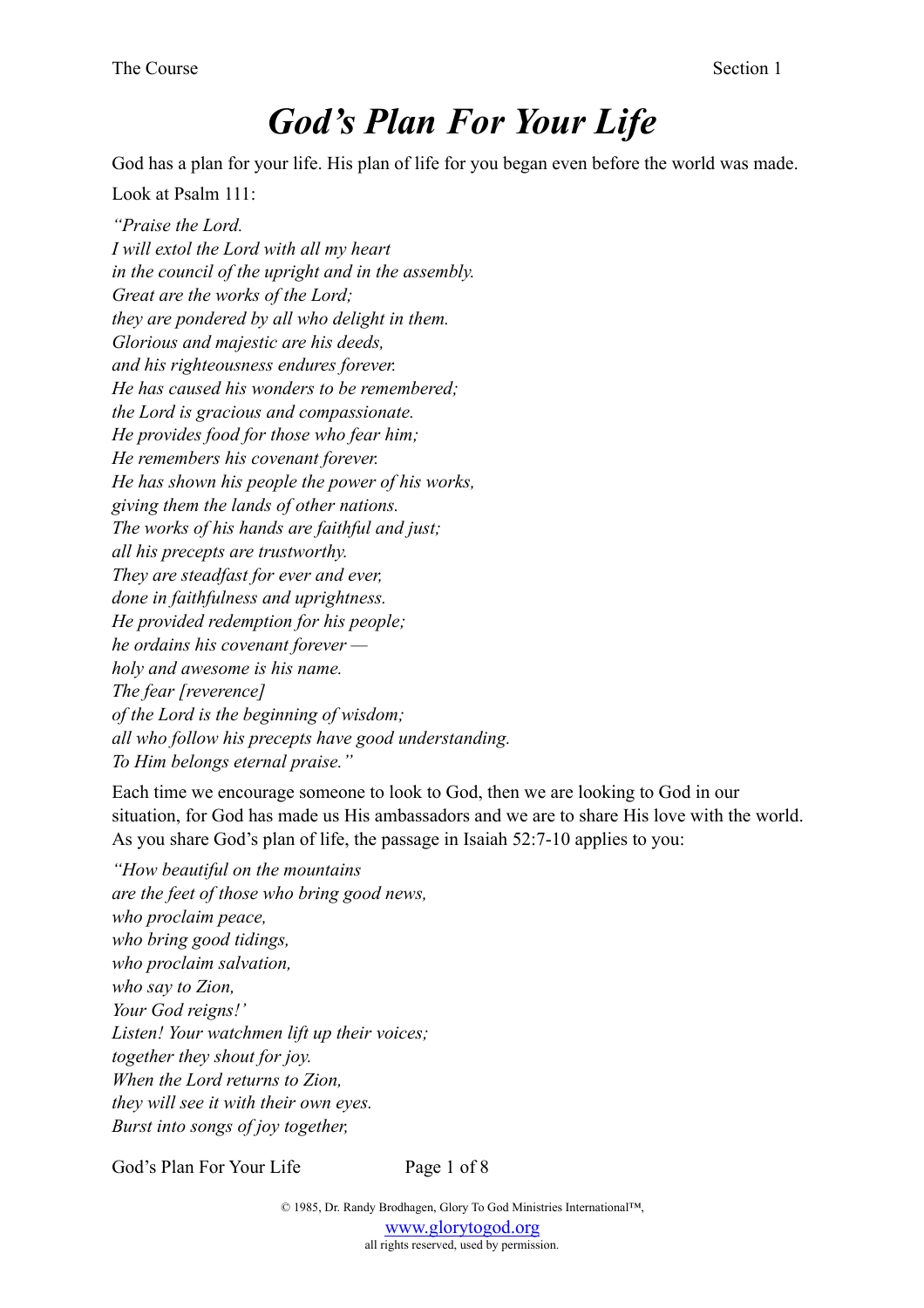*you ruins of Jerusalem, for the Lord has comforted His people, he has redeemed Jerusalem. The Lord will lay bare His holy arm in the sight of all the nations, and all the ends of the earth will see the salvation of our God." (Isaiah 52:7-10)* 

God's Word of promise for us today is that He has already provided life in the Lord Jesus Christ. How beautiful are those who bring glad tidings of great joy!

The angels proclaimed the birth of the Lord Jesus into this world. They sang, "Today we are proclaiming great joy, for today is born to you, a Savior, Christ the Lord." (Luke 2:10, 11)

Because Jesus came on the scene, the angels in heaven rejoiced, for God had come to set His people free. They were excited about the Lord's plan of life as He moved in behalf of His people and they rejoiced in it.

## Mankind's History

Let's look at God's plan beginning with Adam. Adam was made in the very likeness of God, being perfect and holy. He had complete fellowship with God, but he chose to be disobedient. He fell away with no possibility of return, being lost and separated forever. However, the Lord immediately set forth a plan to save mankind and to make them right with Him again. His plan began with Adam, the first man and it has continued in the process of time.

Throughout history He called to His people, but they rebelled against Him and walked in their own ways.

In the time of Noah the Lord decided that He would have to put an end to the people and begin again because there was no one but Noah who sought Him. God instructed Noah to build an ark, for at that point God would destroy the world with a flood. Noah and his family were saved and with them two of every kind of animal. The Lord would again be with His creation, in hopes of having a people who would willfully and joyfully (from their hearts) respond to His love.

Time continued and the Lord established a people who would be set apart to love, honor and praise Him. He promised Abraham that from his seed would come a great nation which would rule over all the other nations. This promise was established through a man who not only was 100 years old, but his wife was barren. He believed God rather than the circumstances.

God miraculously gave Abraham a son, Isaac. The name means "laughter," for at first Sarah and Abraham laughed at the promise. Often God's wisdom is foolishness to man. Isaac had a son, Jacob and the promise continued. The Lord later changed Jacob's name to "Israel."

It was from Jacob, then, that the great nation of Israel began. They went into bondage in Egypt, but God's love continued to be extended to them.

God's Plan For Your Life Page 2 of 8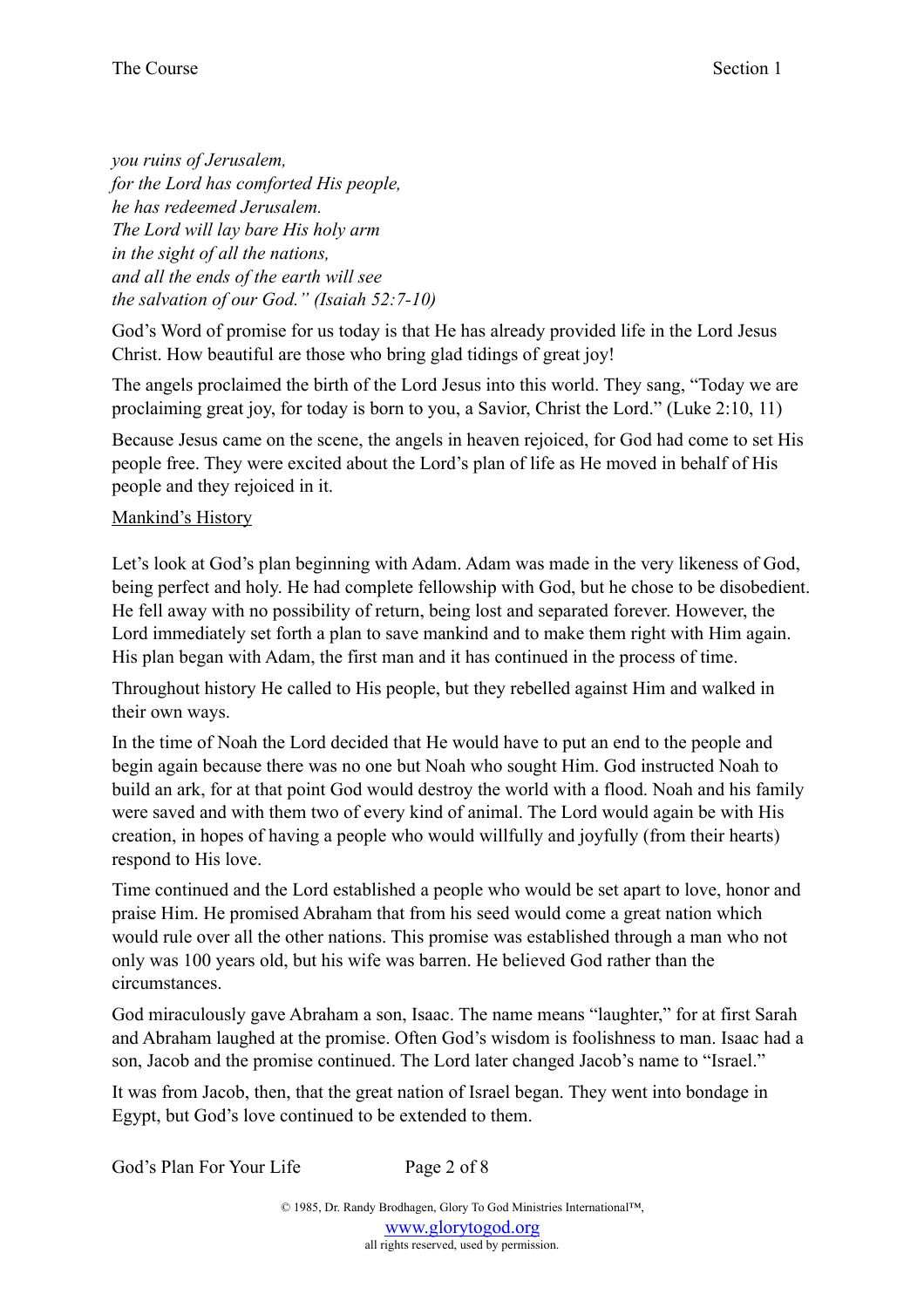God called up leaders for His people to follow the way that He would have them to go. Moses was one of those leaders. When the children of Israel were in bondage as slaves in Egypt, the Lord had a plan to set them free. We know those events as the Exodus. God established Himself through Moses when he went before the pharaoh. God performed mighty signs and wonders that caused His people to be set free.

Their freedom began with the event of the Passover. On that night the people were to take a lamb without blemish and offer it up for each of the families represented. They took the blood of the lamb and applied it around the door frames, for the angel of death could not kill anyone whose household was covered by the blood.

After the Passover, the Lord called His people together and they left Egypt. In fact, God's blessing was so great upon them that the Egyptians were glad to see them go and gave them all kinds of riches. (God was blessing His people).

The Lord freed them and mighty signs and wonders followed them. The sea was parted and in doing so He permanently released His people from Egypt. He continued to provide for them in mighty ways day and night. He went before them in a pillar of fire by night and a cloud by day and the people rejoiced in their God.

God began to raise them up among the nations as a people to be reckoned with. The nations saw that Israel's God was Almighty God and that there was none like Him.

However, the first generation of Israelites rebelled and would not be obedient to God. They were unthankful, stubborn and rebellious. They died in the wilderness because they would not believe God's promise. As the children of Israel were wandering in the desert, God set down His law for them so that they could understand His ways and prosper. His Commandments were given on Mount Sinai so that the people might know what His will was and so they could be obedient and blessed. This was God's provision. If they did not follow His will, they were not blessed.

The next generation consisted of the ones who went into the land of Canaan, the Promised Land that God had set apart from the very beginning for His people. They dwelt in that land and they rejoiced in their God. They had victory over all their enemies because the Lord was with them and He continued to move in miraculous ways to establish His people. Even so, they again and again rebelled against Him, wanting to live their own way.

The Lord established leaders who caused the people to see that He alone was God and that they should cast down their idols. These leaders were known as judges and prophets.

The prophets continued to bring the people's attention to the fact that they needed the Lord and that they needed to rely on Him (and His ways) if they were going to have life.

# The Coming Promise

 In Isaiah 52:13 we find a promise that foretold what God had coming for His people in order to set them free once and for all: "*See, my servant will act wisely, he will be raised and lifted up and highly exalted."* In other words, God was going to send them a servant who would be

exalted and lifted up. He was the one who would suffer in behalf of the people so that they might be free.

God's Plan For Your Life Page 3 of 8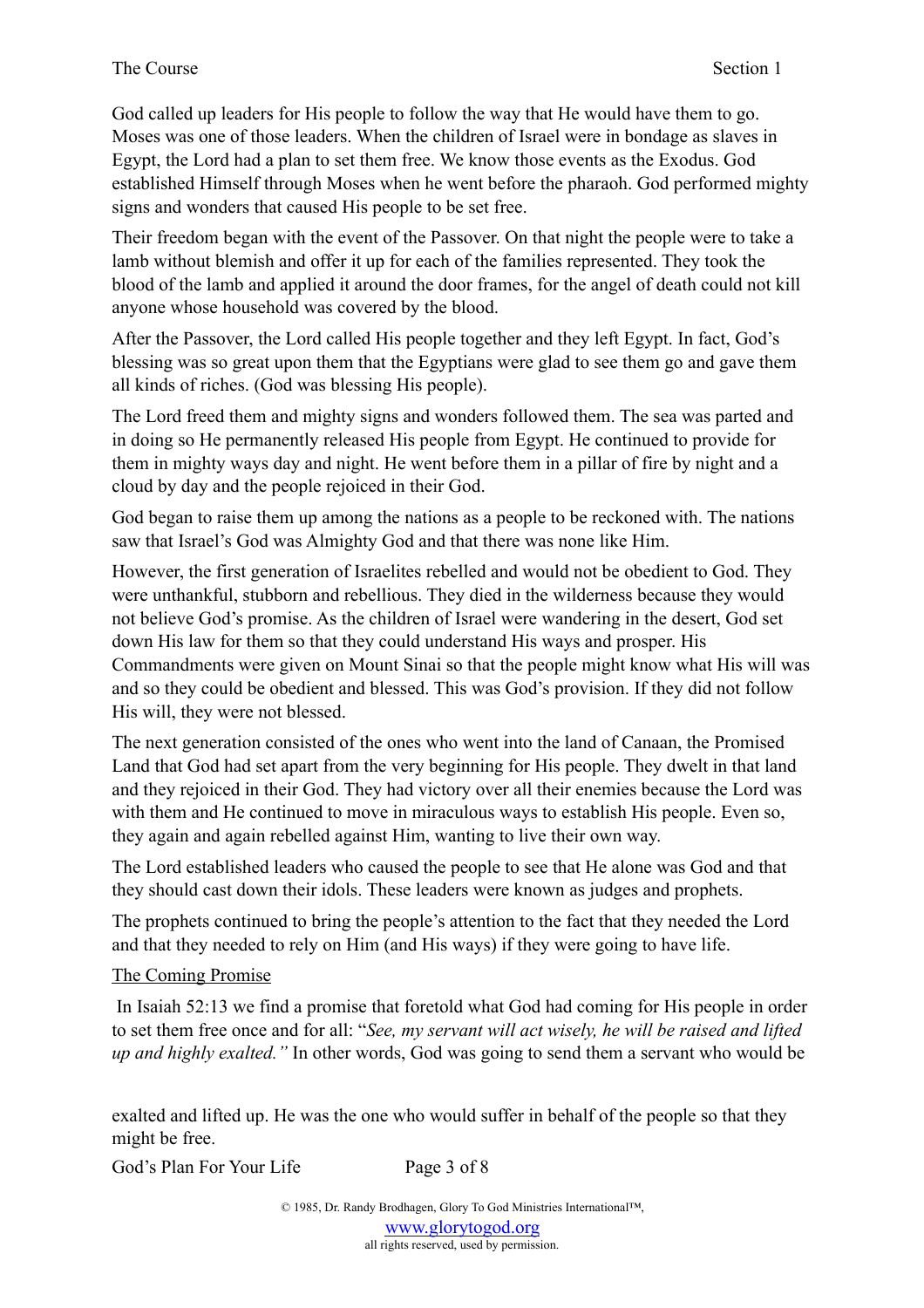#### The Course Section 1

*"Just as there were many who were appalled at him – his appearance was so disfigured beyond that of any man and his form marred beyond human likeness, so will he sprinkle many nations, and kings will shut their mouths because of him: for what they were not told, they will see; and what they have not heard, they will understand."* (Isaiah 52:14-15)

God's promise on behalf of the people was foretold hundreds of years before it actually happened.

*"Who has believed our message and to whom has the arm of the Lord been revealed? He grew up before him like a tender shoot, and like a root out of a dry ground. He had no beauty or majesty to attract us to him, nothing in his appearance that we should desire him. He was despised and rejected by men; a man of sorrows, and familiar with suffering. Like one from whom men hide their faces he was despised and we esteemed him not. Surely he took up our infirmities and carried our sorrows, yet we considered him stricken by God, smitten by him and afflicted. But he was pierced for our transgressions, he was crushed for our iniquities; the punishment that brought us peace was upon him, and by his wounds we are healed." (Isaiah 53:1-5)*

This was God's promise, foretelling that Jesus was to come to set His people free. Speaking hundreds of years later, Jesus said, *"The thief* [Satan] *is come to steal, to kill and to destroy…"* (John 10:10) Satan was the one originally responsible for Adam and Eve being tempted to fall away, even though they willfully chose to do so. Then God had to provide a way for mankind to come back to Him. He had to move in man's behalf.

#### The Attributes of Jesus

Jesus said, *"I am the way, the truth, and the life. No man comes to the Father but by me."* (John 14:6) He also said, *"I have come that you might have life, and that you might have it more abundantly.*" (John 10:10) The name "Jesus" means Savior, the one who is come to forgive us our sins.

The term "sin" means a state of separation from God. Our nature caused us to be totally separated from Him and our actions simply showed our condition. Then Jesus came to make us right with God. He came to change our natures and to be sons of God rather than sons of the devil. The word "Emmanuel," which was given to Jesus, means "God with us."

He came in the form of a man. He humbled Himself and gave up the qualities of God and He became a man in every way. He came to set us free. This has to be understood. Jesus was more than a teacher. He was more than a great prophet. He was actually God in the flesh – God with us.

God's Plan For Your Life Page 4 of 8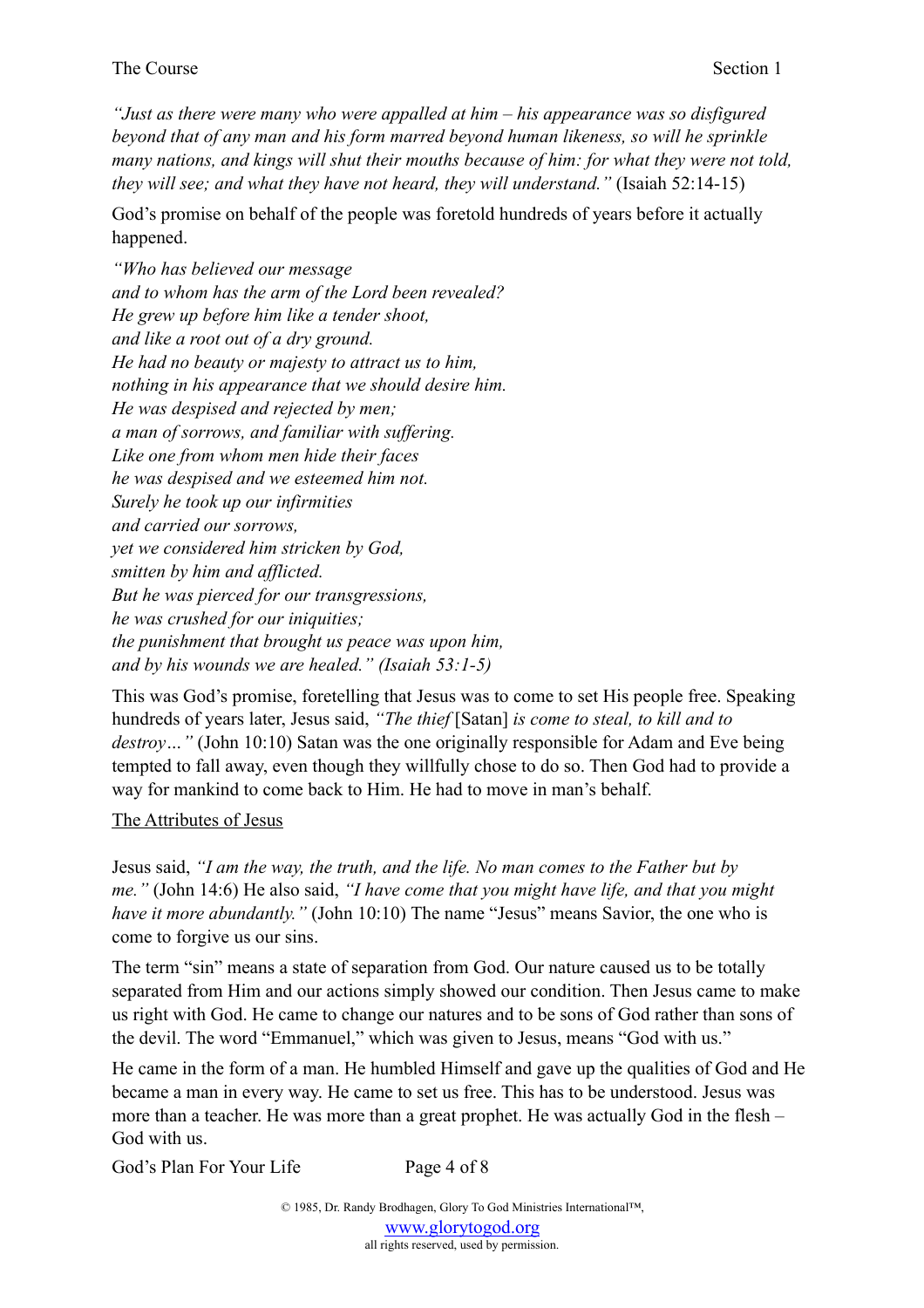## The Course Section 1

As shown in the gospels, Jesus demonstrated who God really was. He showed the love, the judgment, the justice and the mercy of God. Matthew 8:16-17 states that the Lord Jesus was the fulfillment of the promise that we looked at in Isaiah 53.

*"When evening came, many who were demon possessed were brought to Him, and He drove out the spirits with the word and healed all who were sick. This was to fulfill what was spoken through the prophet Isaiah: 'He took up our infirmities and carried our diseases'."* (Matthew 8:16-17)

Several hundred years before Jesus came, God prophesied through His men that Jesus was coming to do this work: to set the people free spiritually, physically and emotionally. The healing ministry of Jesus showed us that He wants to move in behalf of His people. He wants to love His people and set them free.

# The Ministry of Jesus

Luke 4:18-19 gives us understanding concerning the ministry of Jesus. He fulfilled the prophecy out of Isaiah: *"The Spirit of the Lord is upon me, because He has anointed me to preach the good news to the poor; He has sent me to proclaim freedom for the prisoners and recovery of sight to the blind, to release the oppressed, to proclaim the year of the Lord's favor."* 

Jesus came bearing witness of who His heavenly Father was that we might have God's life. In 1st Peter 3 we find more about what Jesus did. *"For Christ died for sins once for all, the righteous for the unrighteous, to bring you to God. He was put to death in the body, but made alive by the Spirit: through whom also he went and preached to the spirits in prison; who disobeyed long ago, when God waited patiently in the days of Noah, while the ark was being built. In it only a few people, eight in all, were saved through water and this water symbolizes baptism that now saves you also – not the removal of dirt from the body, but the pledge of the good conscience toward God. It saves you by the resurrection of Jesus Christ, who has gone into heaven and is at God's right hand with angels and authorities and powers in submission to him."* (1st Peter 3:18-22)

In other words, at the name of Jesus, every knee in heaven and earth is bowing because the Father God has established Jesus Christ as Lord of all. (Philippians 2:9-11)

After His death, Jesus went down and proclaimed victory to the captives in prison (Hades). He shared the good news with them. *"For this is the reason the gospel was preached even to those who are now dead, so that they might be judged according to men in regard to the body but live according to God in regard to the spirit."* (1<sup>st</sup> Peter 4:6)

The gospel (good news about Jesus) was preached to the people in prison (Hades). God gave an opportunity to everyone who had died before Jesus came into this world to receive Him as their Lord and have God's life which He had provided in Jesus. Then Jesus rose from the dead, being proclaimed Lord of all and King of kings, that at the name of Jesus every knee should bow.

Grafted into His Plan

God's Plan For Your Life Page 5 of 8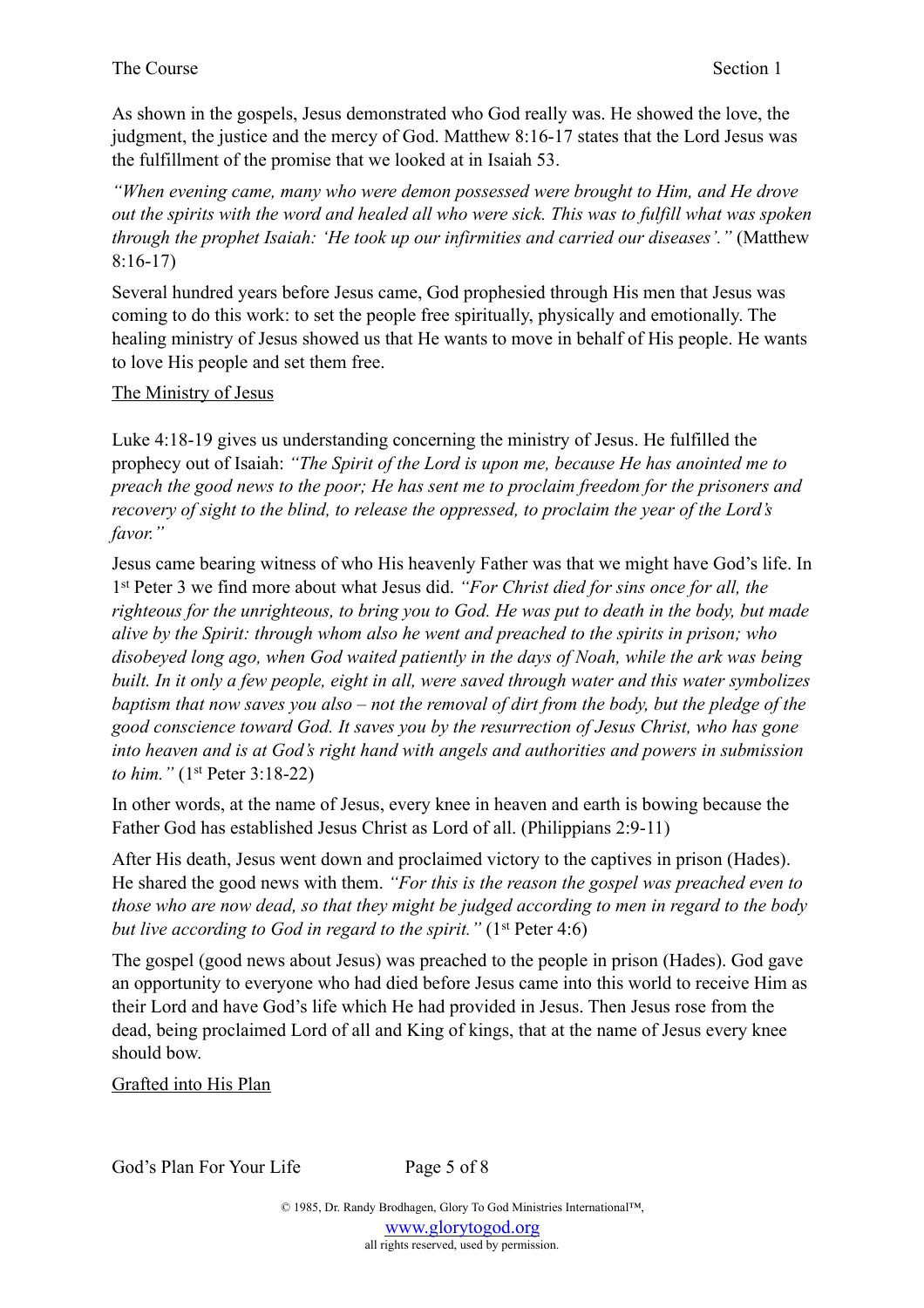God has made provisions for us who are considered Gentiles (we who are not the chosen people of Israel), for God has grafted us into the vine (His plan of life). He has provided us the same life that He provided for Israel, His chosen people. We receive that life by confessing with our mouths that Jesus Christ is our Lord and recognizing our need for Him to come in and take over our lives, that we might live for God now and not for ourselves. (Romans 10:9-10) God has given us that privilege and provision.

We also want to take a look at what God has for Israel, for the Jews. We know that at this time many of the Jews have still rejected the Lord. We want to understand what is happening and why it is happening.

Take a look at Romans 11:20-24: *"But they* [the Jews] *were broken off because of unbelief, and you* [Gentiles] *stand by faith. Do not be arrogant, but be afraid. For if God did not spare the natural branches* [Israel], *he will not spare you either. Consider therefore the kindness and the sternness of God: sternness to those who fell, but kindness to you, if you continue in His kindness. Otherwise you also will be cut off. And if they do not persist in unbelief, they will be grafted in, for God is able to graft them* [Israel] *in again. After all, if you were cut out of an olive tree that is wild by nature and contrary to nature were grafted into a cultivated olive tree, how much more readily will these, the natural branches, be grafted into their own olive tree!"* (He was speaking about the Jews coming into the life that God has intended for them from the beginning.)

*"I do not want you to be ignorant of this mystery, brothers and sisters, so that you may not be conceited: Israel has experienced a hardening in part until the full number of the Gentiles has come in. And so all Israel will be saved, as it is written: 'A deliverer will come from Zion and will turn ungodliness away from Jacob: and this is my covenant with them, when I take away their sins…' As far as the election is concerned, they are loved on account of the patriarchs."* (Romans 11:25-28) (The patriarchs are Abraham, Isaac, and Jacob, whom God had promised would be the fathers of a great nation and that the people would be blessed.)

*"…for God's gifts and His call are irrevocable."* (In other words, God is not going to change the plan that He has set about in the very beginning to save His people.) *"Just as you who were at one time disobedient to God have now received mercy as a result of their disobedience, so they too have now become disobedient in order that they too may now receive mercy as a result of God's mercy to you."* (Romans 11:29-31)

God in His infinite wisdom hardened the Jews' hearts so they could not receive Jesus – so we could receive Jesus and the life of God. God in His mercy is going to take the ban off of them so they are able to receive the life that He had intended for them from the beginning in Jesus Christ.

*"For God has bound all men over to disobedience so that He may have mercy on all of them. Oh, the depth of the riches of the wisdom and the knowledge of God! How unsearchable His judgments and His paths beyond tracing out. 'Who has known the mind of the Lord? Or who has been His counselor? Who has ever given to God that God should repay him?' For from Him and through Him and to Him are all things: to Him* [God] *be the glory forever. Amen."* (Romans 11:32-36)

The Return of Jesus

God's Plan For Your Life Page 6 of 8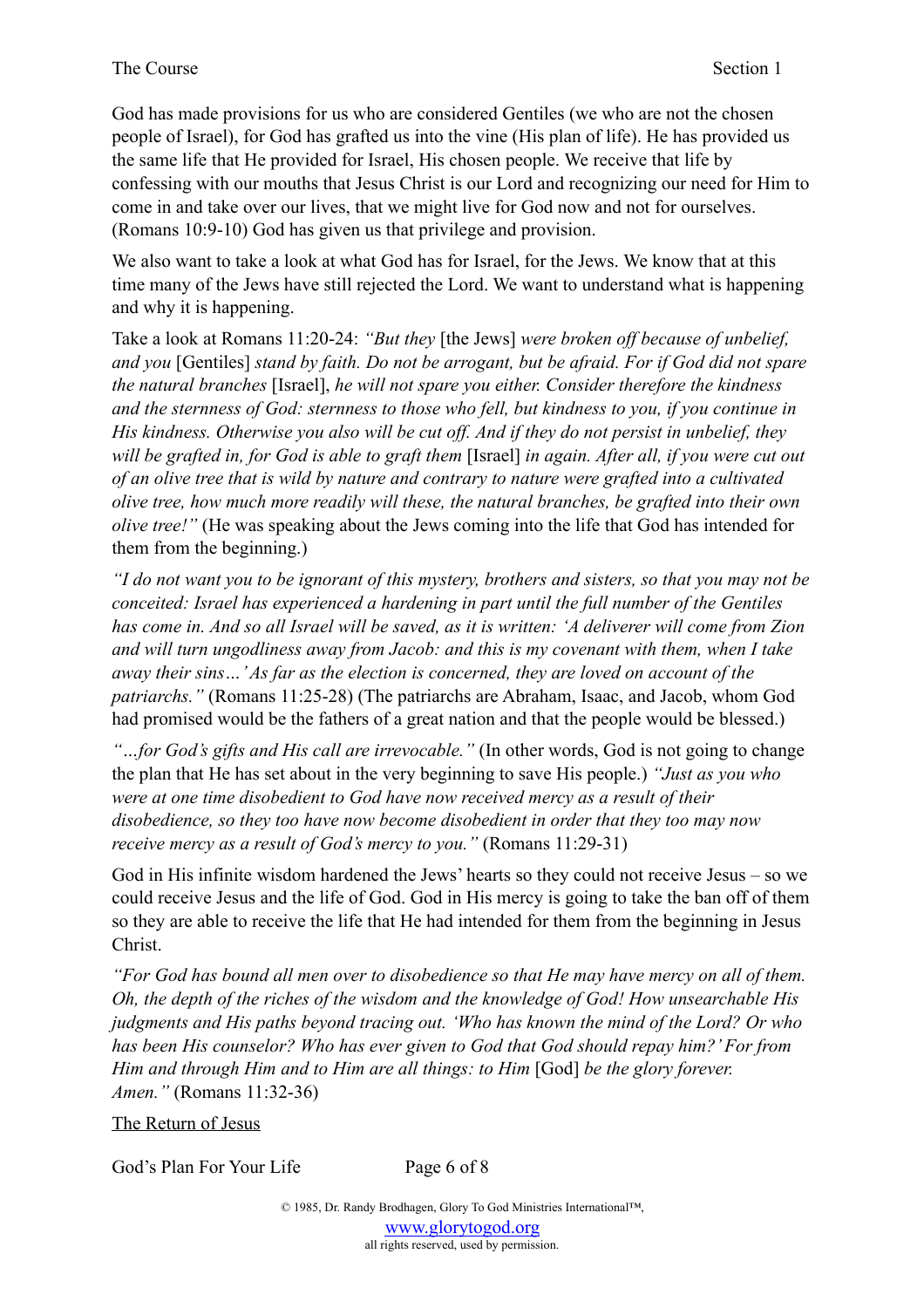We understand also that Jesus Christ will return. His return is coming soon. Satan, the fallen angels and all unbelievers will be tormented forever. (See Revelation 20:31; Matthew 25). Jesus will take to Himself all those who call upon His name and receive Him as Lord. In the name of Jesus we are going to have life forever with God.

The moment you receive Jesus into your heart, the life of God becomes yours and you enter into His plan. From the very beginning God knew that He would touch your heart as you heard His Word and you responded, "Lord, forgive me. I need You, Jesus. Come into my life. Come into my heart. I confess You, Jesus Christ, as my Lord."

God knew from the very beginning that you would come into His life. He knew from the very beginning that you needed His life. He knew that you would be able to receive His life when you received Jesus. (Ephesians 1:3-14)

Jesus is coming back. He is going to cast all of those who would not call upon His name into the lake of fire.

It is not that God does not love everyone, but it is a fact that not everyone will be saved. Why not? Even though God desires that everyone be saved (2nd Peter 3:9), not everyone will believe in God's truth. God's Word says that people will condemn themselves because they love the darkness rather than the light in Jesus. (John 3:16-20)

That is what it says! Either we have Jesus in our hearts, or we do not have Him. Either we are saved, or we are not saved. Either we have the life of God, or we do not. If we have the life of God, we will live for Him. Jesus said, *"If you love me, you will keep my* 

*commandments."* (John 14:15) *"The commandments are our joy."* (1<sup>st</sup> John 5:3) As we obey what God tells us to do, abundant life comes into every situation.

Jesus is coming soon. He has prepared a place for us. He has it waiting. He is coming to take us to Himself. (John 14:1-4)

I am excited about His return. I am looking forward to that day. In the meantime you and I have to be about our Father's business, so that others will hear these glad tidings of great joy. This is the good news that God has provided for His people to come into His plan of life.

Let us be sharing this love of God, for it is true, "Our God reigns! Jesus Christ is Lord!" If you do not know for sure that you are in God's plan of life, we would encourage you to pray to Him and receive from Him the new life which He has richly provided for all of us in Jesus.

Simply say aloud,

Father, in Jesus' name, I recognize that my life has been separated from You. Forgive me. I know that in Your love for me You sent Jesus to die and You raised Him from the dead that I might receive Your plan of life. Thank You, Lord, for forgiving me because of the blood of Jesus. Come into my life, Jesus. I confess with my mouth that Jesus Christ is my Lord and I know in my heart that just as You are risen from the dead, so am I, this moment, risen from the dead to a new life. Thank You, Father, for loving and making me Your child and enabling me to enter into Your plan of life forever with You*.* (John 3:16-18; 1st John 5:9-12; Romans 10:9-10; 2nd Corinthians 5:17-22)

God's Plan For Your Life Page 7 of 8